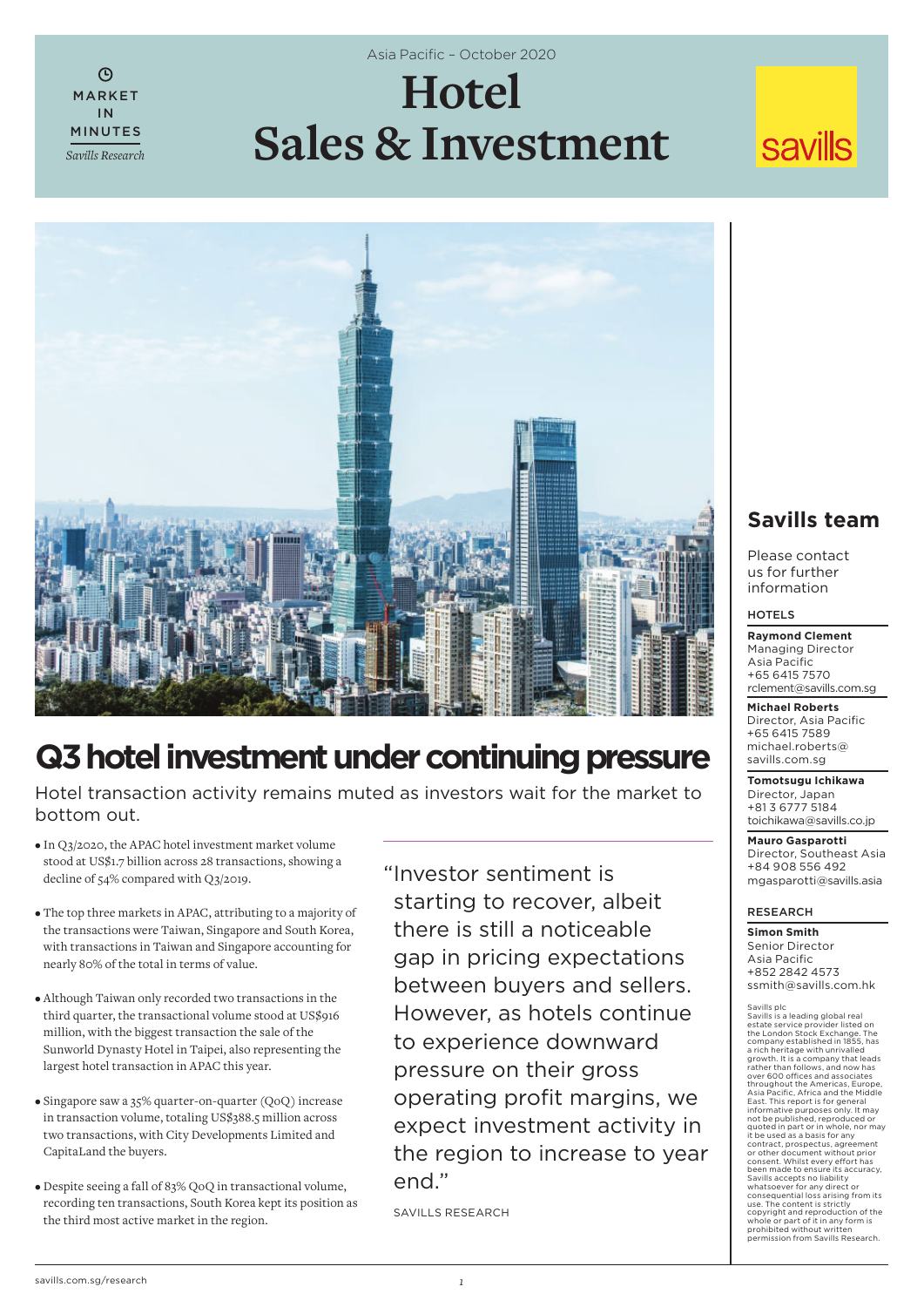

#### **GRAPH 1: APAC Investment Sales Transaction Volumes, Q1/2013 to Q3/2020**



**GRAPH 2: Investment Sales Transaction Volumes By Location, Q3/2020**



**GRAPH 3: Investment Sales Transaction Volumes By Buyer Origin, Q3/2020**



#### **NORTHERN ASIA**

As the South Korean government still battles with triple digit novel coronavirus cases daily, they have had to introduce harsh restrictions which have weighed heavily on the local economy. More recently, talks of easing those restrictions are underway. South Korea reported ten hotel transactions in Q3/2020 valued at a total of US\$119 million, in stark contrast to US\$714 million recorded in the same period last year. The highest recorded hotel transaction was the sale of Belle Mare by Hanwha located in South Jeolla Province from SJ D&D to Hana Asset Trust Co Ltd for KRW48 billion (approximately US\$40.4 million, at US\$403,000 per key).

The hotel investment market in Japan did not fare well this quarter, recording only two public transactions. Brokered by Savills, the 113-key Hotel Leopalace Nagoya was sold at a confidential price in September. This property marked Leopalace 21 Corporation's fourth asset divestment since October 2019. Despite an 89% QoQ fall in hotel transaction volume, Japan remained the most active market in terms of volume year-to-date (YTD).

#### **GREATER CHINA**

As domestic travel recovers, China continues to show improvements in hotel performance, reporting a 12% year-on-year (YoY) decline in RevPAR in August, a significant change from the 83% YoY RevPAR decline recorded in February. Despite this, the hotel investment market remained weak with only one transaction recorded this quarter, resulting in an 83% decline QoQ.

Hong Kong's hotel investment market registered one transaction in Q3/2020, showing a 94% decrease QoQ. Beijing-based Vantone Holdings acquired Queens Hotel for HK\$310 million (approximately US\$40 million, at US\$1 million per key), reflecting a 30% discount from the initial asking price in May.

Also in Q3, the Taiwan hotel transaction volume spiked significantly by 1,783% QoQ, driven by the sale of one of the largest hotels in Taipei. In July, the 730-key Sunworld Dynasty Hotel Taipei was sold by the Teifu billionaire-family-controlled Sunrider International at a 2% cap rate for TWD26.8 billion (approximately US\$910 million, at US\$1.25 million per key) to Fubon Life Insurance on a sale and leaseback basis. Despite the Taiwanese government's success in containing the spread of COVID-19, hotel performance still suffered a 63% decline in RevPAR during the first eight months of 2020.

#### **SOUTHEAST ASIA**

Within the Southeast Asia region, Singapore stood out as the top hotel investment market. It saw a QoQ increase of 35%